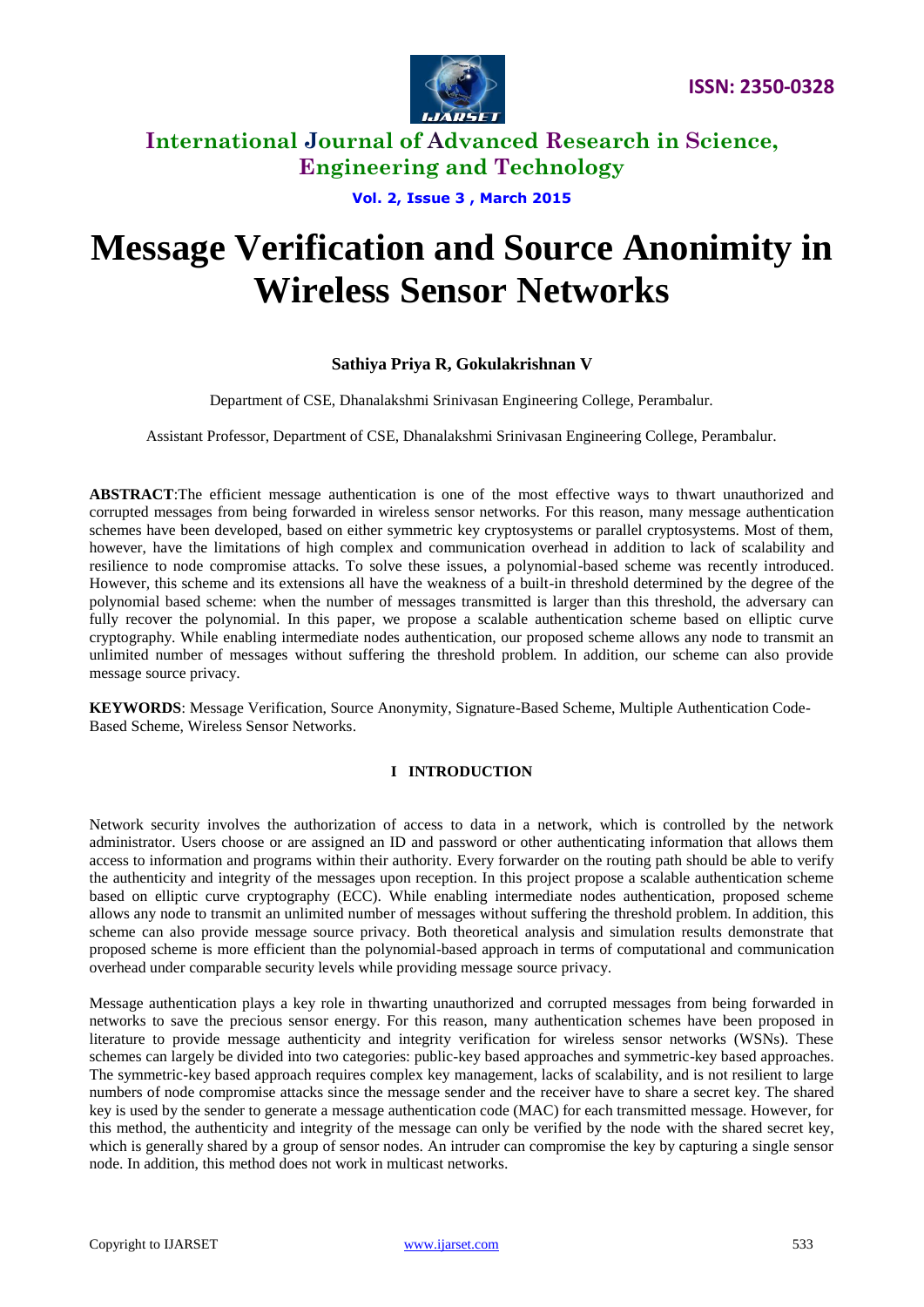

# **Vol. 2, Issue 3 , March 2015**

The recent progress on elliptic curve cryptography (ECC) shows that the public key schemes can be more advantageous in terms of computational complexity, memory usage, and security resilience, since public-key based approaches have a simple and clean key management. In this project propose an unconditionally secure and efficient source anonymous message authentication (SAMA) scheme based on the optimal modified Elgamal signature (MES) scheme on elliptic curves. This MES scheme is secure against adaptive chosen message attacks in the random oracle model. This scheme enables the intermediate nodes to authenticate the message so that all corrupted message can be detected and dropped to conserve the sensor power.

To solve the scalability problem, a secret polynomial based message authentication scheme was introduced. The idea of this scheme is similar to a threshold secret sharing, where the threshold is determined by the degree of the polynomial. This approach offers information-theoretic security of the shared secret key when the number of messages transmitted is less than the threshold. The intermediate nodes verify the authenticity of the message through a polynomial evaluation. However, when the number of messages transmitted is larger than the threshold, the polynomial can be fully recovered and the system is completely broken. An alternative solution was proposed in to thwart the intruder from recovering the polynomial by computing the coefficients of the polynomial. The idea is to add a random noise, also called a perturbation factor, to the polynomial so that the coefficients of the polynomial cannot be easily solved.

However, a recent study shows that the random noise can be completely removed from the polynomial using errorcorrecting code techniques. For the public-key based approach, each message is transmitted along with the digital signature of the message generated using the sender"s private key. Every intermediate forwarder and the final receiver can authenticate the message using the sender"s public key. One of the limitations of the public-key based scheme is the high computational overhead. The recent progress on elliptic curve cryptography (ECC) shows that the public key schemes can be more advantageous in terms of computational complexity, memory usage, and security resilience, since public-key based approaches have a simple and clean key management.

The rest of this paper is organized as follows: Section 2 discusses the related work, with a focus on polynomial-based schemes. Section 3 describes the system model. Section 4 describes proposed schemes overview. Key management and compromised node detection are provided in Section 5.Performance Analysis described in Section 6. We conclude in Section 7.

# **II RELATED WORK**

In [1], [2], symmetric key and hash based authentication schemes were proposed for WSNs. In these schemes, each symmetric authentication key is shared by a group of sensor nodes. An intruder can compromise the key by capturing a single sensor node. Therefore, these schemes are not resilient to node compromise attacks. Another type of symmetrickey scheme requires synchronization among nodes. These schemes, including TESLA [5] and its variants, can also provide message sender authentication. However, this scheme requires initial time synchronization, which is not easy to be implemented in large scale WSNs. In addition, they also introduce delay in message authentication, and the delay increases as the network scales up.

A secret polynomial based message authentication scheme was introduced in [3]. This scheme offers informationtheoretic security with ideas similar to a threshold secret sharing, where the threshold is determined by the degree of the polynomial. When the number of messages transmitted is below the threshold, the scheme enables the intermediate node to verify the authenticity of the message through polynomial evaluation. However, when the number of messages transmitted is larger than the threshold, the polynomial can be fully recovered and the system is completely broken. To increase the threshold and the complexity for the intruder to reconstruct the secret polynomial, a random noise, also called a perturbation factor, was added to the polynomial in [4] to thwart the adversary from computing the coefficient of the polynomial. However, the added perturbation factor can be completely removed using error-correcting code techniques [6].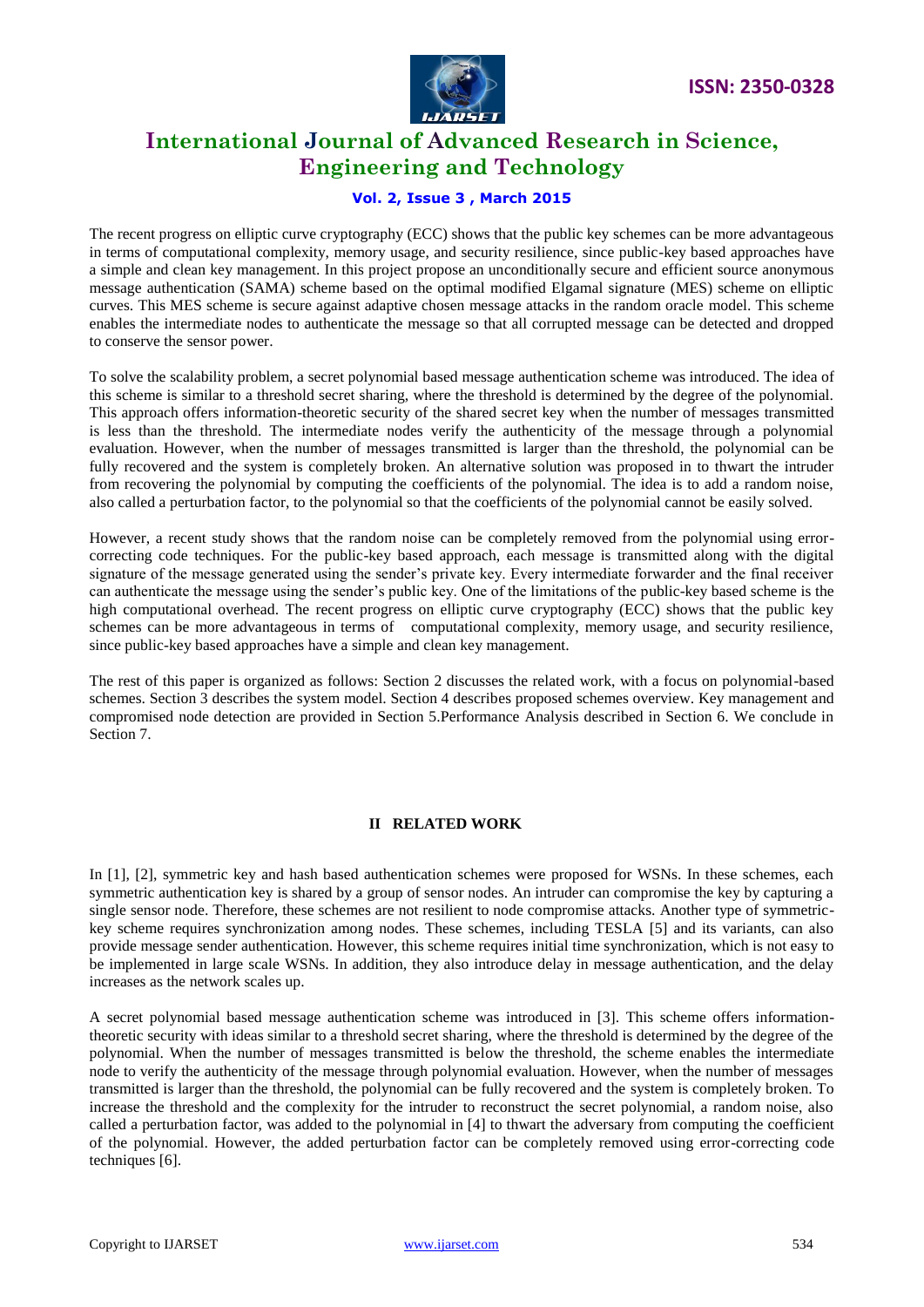

# **Vol. 2, Issue 3 , March 2015**

For the public-key based approach, each message is transmitted along with the digital signature of the message generated using the sender"s private key. Every intermediate forwarder and the final receiver can authenticate the message using the sender"s public key. The recent progress on ECC shows that the public-key schemes can be more advantageous in terms of memory usage, message complexity, and security resilience, since public-key based approaches have a simple and clean key management [9].The existing anonymous communication protocols are largely stemmed from either mixnet [11] or DC-net [12]. A mixnet provides anonymity via packet re-shuffling through a set of mix servers (with at least one being trusted). In a mixnet, a sender encrypts an outgoing message, and the ID of the recipient, using the public key of the mix. The mix accumulates a batch of encrypted messages, decrypts and reorders these messages, and forwards them to the recipients. Since mixnet-like protocols rely on the statistical properties of the background traffic, they cannot provide provable anonymity. DC-net [12], [16] is an anonymous multi-party computation scheme. Some pairs of the participants are required to share secret keys. DC-net provides perfect (information-theoretic) sender anonymity without requiring trusted servers. However, in DC-net, only one user can send at a time, so it takes additional bandwidth to handle collision and contention. Recently, message sender anonymity based on ring signatures was introduced [20]. This approach enables the message sender to generate a source anonymous message.

### **III SYSTEM MODEL**

In this section, we present the system model, the wireless sensor networks are assumed to consist of a large number of sensor hop nodes. Assume that each sensor hop node knows its relative location in the sensor domain and is capable of communicating with its neighbouring nodes directly using geographic routing.

The whole network is fully connected through multi-hop communications. Assume there is a security server that is responsible for generation, storage and distribution of the security parameters among the network. This server will never be compromised. However, after deployment, the sensor nodes may be captured and compromised by attackers. Once compromised, all information stored in the sensor nodes can be accessed by the attackers.

The compromised nodes can be reprogrammed and fully controlled by the attackers. However, the compromised nodes will not be able to create new public keys that can be accepted by the SS and other nodes. Based on the SAMA, MES, and Public Key Cryptographic Systems.



Figure 1: System Model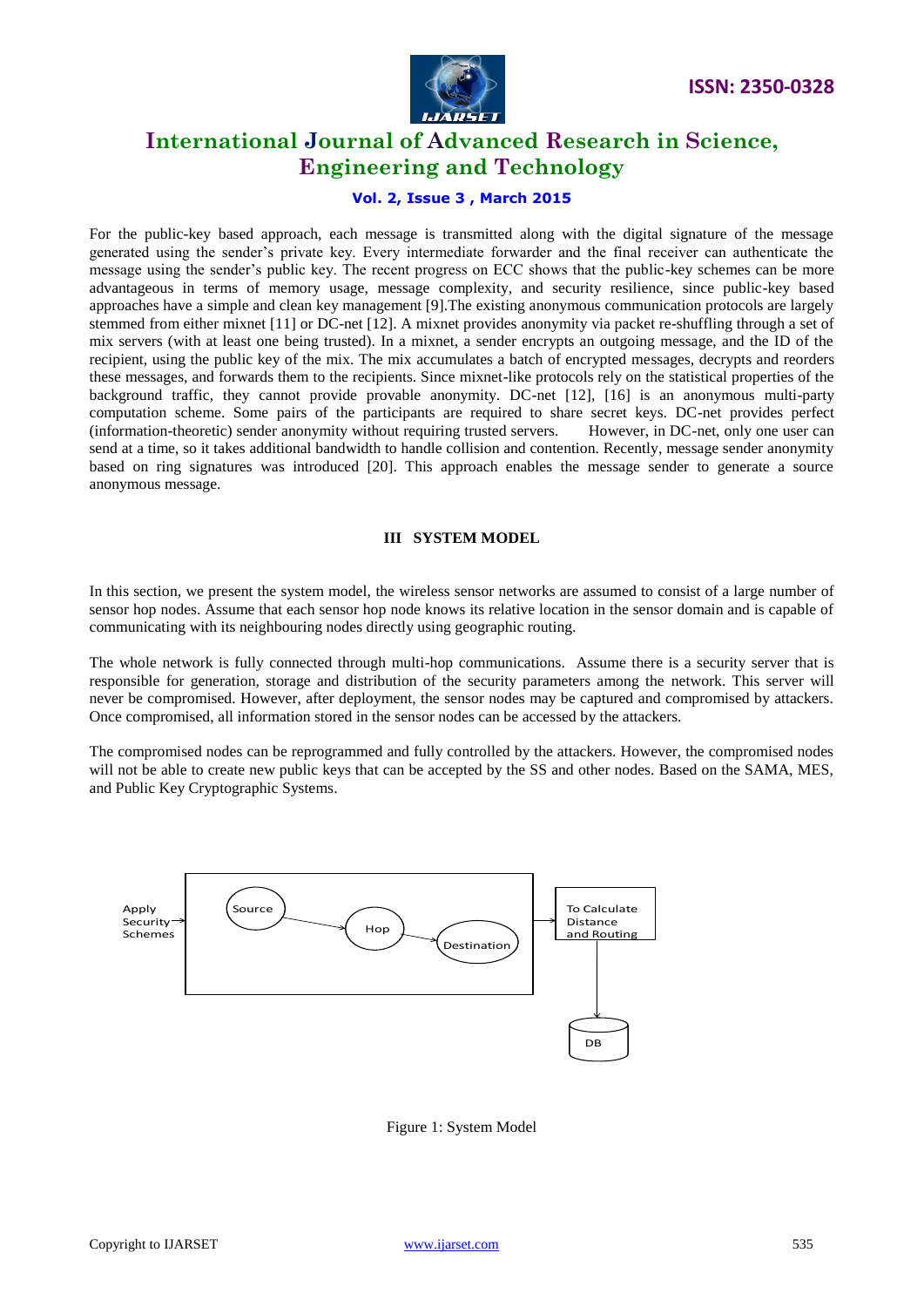

# **Vol. 2, Issue 3 , March 2015**

# **IV PROPOSED SCHEMES OVERVIEW**

Our scheme involves the following six phases:

- 1. In the *Node Deployment* phase, an inquiry node to register the personal information, after to verify and confirm, after to continue login process.
- 2. In the *Source Anonymous Message Authentication* Phase, using an unconditionally secure and efficient source anonymous message authentication scheme (SAMA). The main idea is that for each message *m* to be released, the message sender, or the sending node, generates a source anonymous message authenticator for the message *m*.
- 3. In the *Modified ElGamal Signature (MES)* phase, the optimal Modified Elgamal Signature (MES) scheme on elliptic curves. This MES scheme is to generate signature dynamically and then, This MES scheme is secure against adaptive chosen-message attacks in the random oracle model. This scheme enables the intermediate nodes to authenticate the message so that all corrupted message can be detected and dropped to conserve the sensor power.
- 4. In the *Crypto System Encryption* phase, assume that all sensor information will be delivered to a sink node, which can be co-located with the SS. When a message is received by the sink node, the message source is hidden in an AS. Since the SAMA scheme guarantees that the message integrity is un tampered, when a bad or meaningless message is received by the sink node, the source node is viewed as compromised.
- 5. In the *Packet Arrivalling Performance Using Doomsday Algorithm,* efficiently to make and monitoring packet arrivalling performance, these packet arrivalling performance at each and every round of the packet.
- 6. To *Improve Sending Packet Ratio Speed* involves, transmission size, bandwidth could be a limiting factor. [Data compression](http://en.wikipedia.org/wiki/Data_compression) can be used to reduce the amount of data to be transmitted. Displaying a picture or image can result in transmitting tens of thousands of bytes (48K in this case) compared with transmitting six bytes. Finally this contribution efficiently improves Sending packet speed.

### **V KEY MANAGEMENT AND COMPROMISED NODE DETECTION**

#### **A) Key Management**

Key management is one of the major issues for secret-key based authentication schemes. It is especially true for large scale WSNs. These schemes are provide node authentication, they can only provide end-to-end node authentication using the secret key shared between the two nodes, which implies that only the receiver can verify the authenticity of the messages enroot. In addition to performance improvement, enabling intermediate node authentication provide hopby-hop intermediate node authentication is an important research task.

#### **B) Compromised Node Detection**

When a message is received by the sink node, the source is hidden in an AS. Since the SAMA scheme guarantees that the message integrity is untampered, when a bad or meaningless message is received by the sink node, the source node is viewed as compromised. If the compromised source node only transmits one message, it would be very difficult for the node to be identified without additional network traffic information.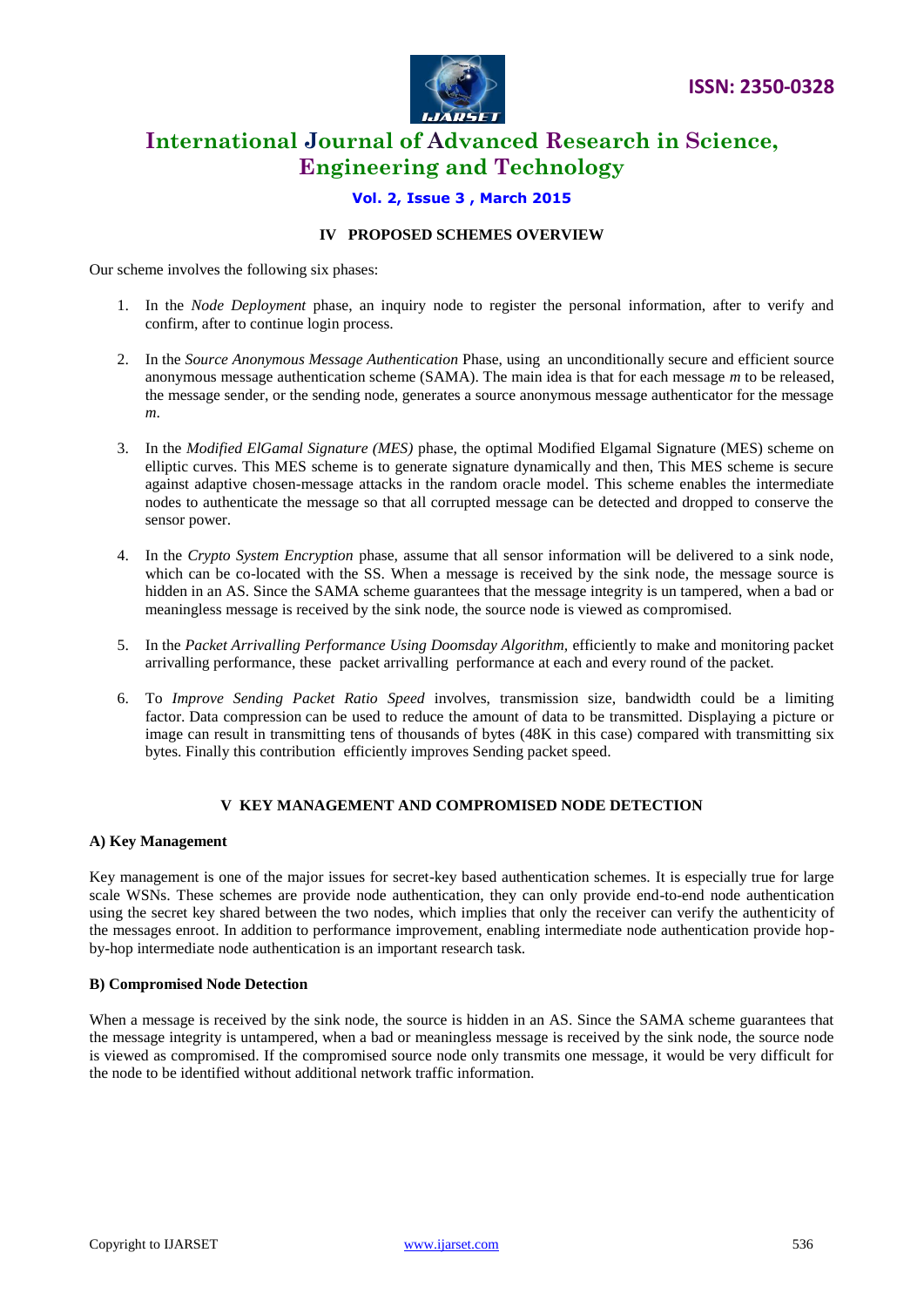

# **Vol. 2, Issue 3 , March 2015**



Figure 2: Compromised Node Detection

# **VI PERFORMANCE ANALYSIS**

In this section, we will evaluate our proposed authentication scheme through both theoretical analysis and simulation demonstrations. We will compare our proposed scheme with the bivariate polynomial-based symmetric-key scheme described in [3], [4]. A fair comparison between our proposed scheme and the scheme proposed in [4] should be performed with  $n \frac{1}{4}$  1.

### **A) Theoretical Analysis**

Key management is one of the major issues for secret-key based authentication schemes. This is especially true for large scale WSNs. While many of these schemes are designed to provide node authentication, they can only provide end-to-end node authentication using the secret key shared between the two nodes, which implies that only the receiver can verify the authenticity of the messages enroute. This means that no intermediate node can authenticate the message in general. The intermediate nodes may have to forward a manipulated message for many hops before the message can finally be authenticated and dropped by the receiving node. This not only consumes extra sensor power, but also increases the network collision and decreases the message delivery ratio.

In addition to performance improvement, enabling intermediate node authentication will thwart adversaries from performing denial-of-service attacks through message manipulation to deplete the energy and communication resources of the wireless network. Therefore, developing a protocol that can provide hop-by-hop intermediate node authentication is an important research task. The public-key based schemes were generally considered as not preferred, mainly due to their high computational overhead. However, our research demonstrates that it is not always true, especially for elliptic curve public-key cryptosystems.

In addition, in the bivariate polynomial-based scheme, there is only one base station that can send messages. All the other nodes can only act as intermediate nodes or receivers. This property makes the base station easy to attack, and severely narrows the applicability of this scheme. In fact, the major traffic in WSNs is packet delivery from the sensor nodes to the sink node. In this scheme enables every node to transmit the message to the sink node as a message initiator. The recent progress on ECC has demonstrated that the public-key based schemes have more advantages in terms of memory usage, message complexity, and security resilience, since public-key based approaches have a simple and clean key management [9].

### **B) Experimental Results**

In this section, we implement the bivariate polynomial based scheme and our proposed scheme in a real world comparison. The comparison is based on comparable security levels. The bivariate polynomial-based scheme is a symmetric key based implementation, while our scheme is based on ECC. This requires us to determine the comparable key sizes. If we choose the key size to be l for the symmetric key cryptosystem, then the key size for our proposed ECC